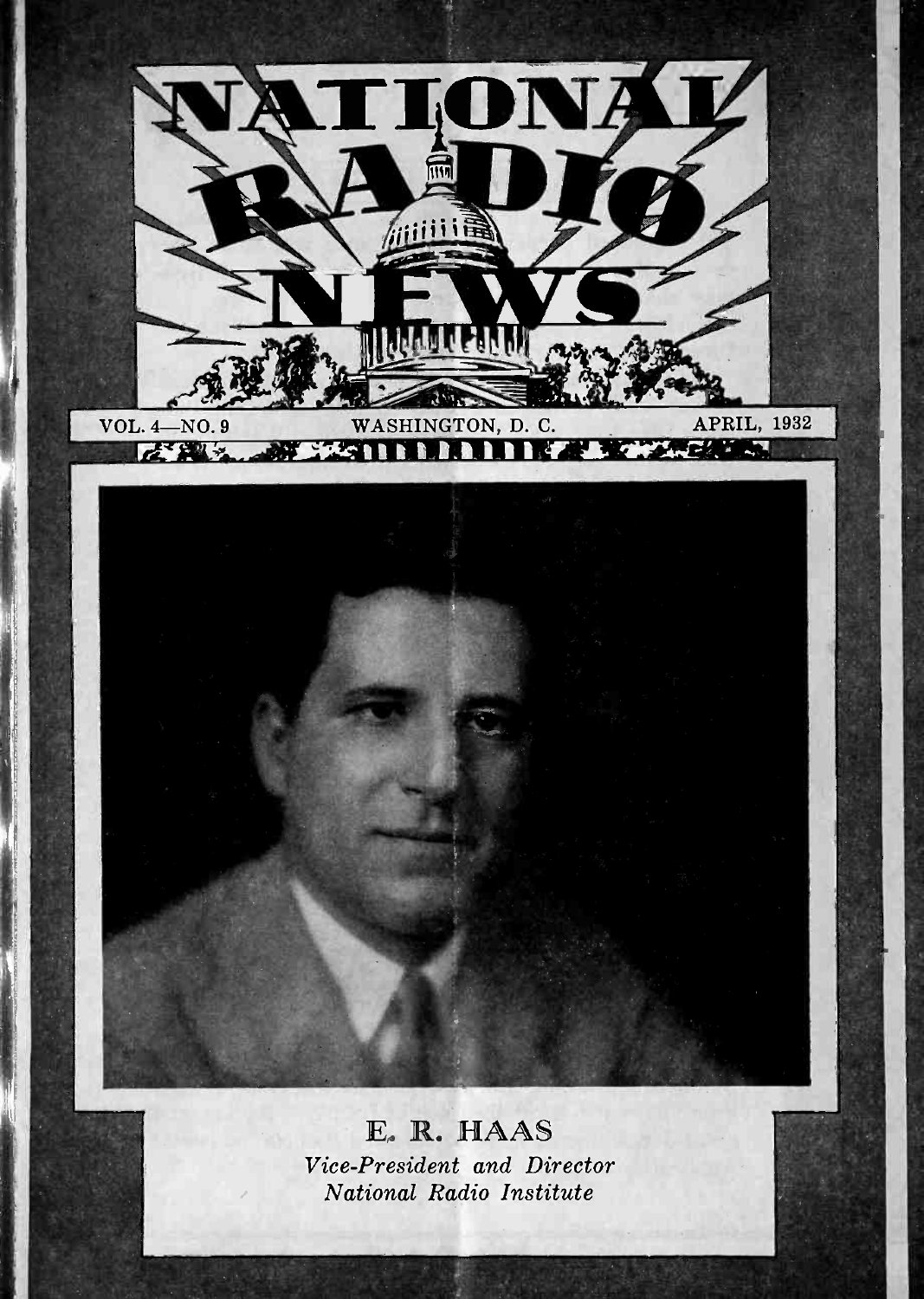MEN BEHIND THE GUNS AT N. R. I.

# EMANUEL R. HAAS

TT IS indeed surprising how chance will sometimes launch a man upon a career quite unexpectedlymay change the entire course of his future life.

Such was the case of E. R. Haas, Vice President and Director of the National Radio Institute.

Mr. Haas was originally in the theatrical business. It was while acting in the capacity of Assistant Publicity Director for Keith's Theater, here in Washington, that he had his first association with Radio-or "Wireless" as it was then called.

They were running an act at Keith's Theater entitled "Via Wireless" and Mr. Haas wanted to get a spark transmitter to use in the show. So he hunted up J. E. Smith, then instructor at Technical High School, Washington, and obtained the outfit through him.

His interest in "Wireless" was the result, and led to his association with Mr. Smith and the founding of the National Radio Institute with which Mr. Haas has been associated as Vice President and Director ever since.

Of course, during the troubled days of the World War, he, like Mr. Smith, was connected with the training of men for the Signal Corps. This service took him to Yale University and Camp Alfred Vail, Little Silver, N. J., where some eight hundred men were trained for the Army.

Although, by reason of the nature of his position, students hear very little of E. R. Haas, they indirectly profit greatly by his past experience, which includes Mail Order, Radio, and Theatrical.

Many years ago he predicted the universal use of Radio Broadcasting and Radio's use in Aviation. His keen vision still foretells a bright future in Radio-and great developments in Television and Radio's Industrial Applications.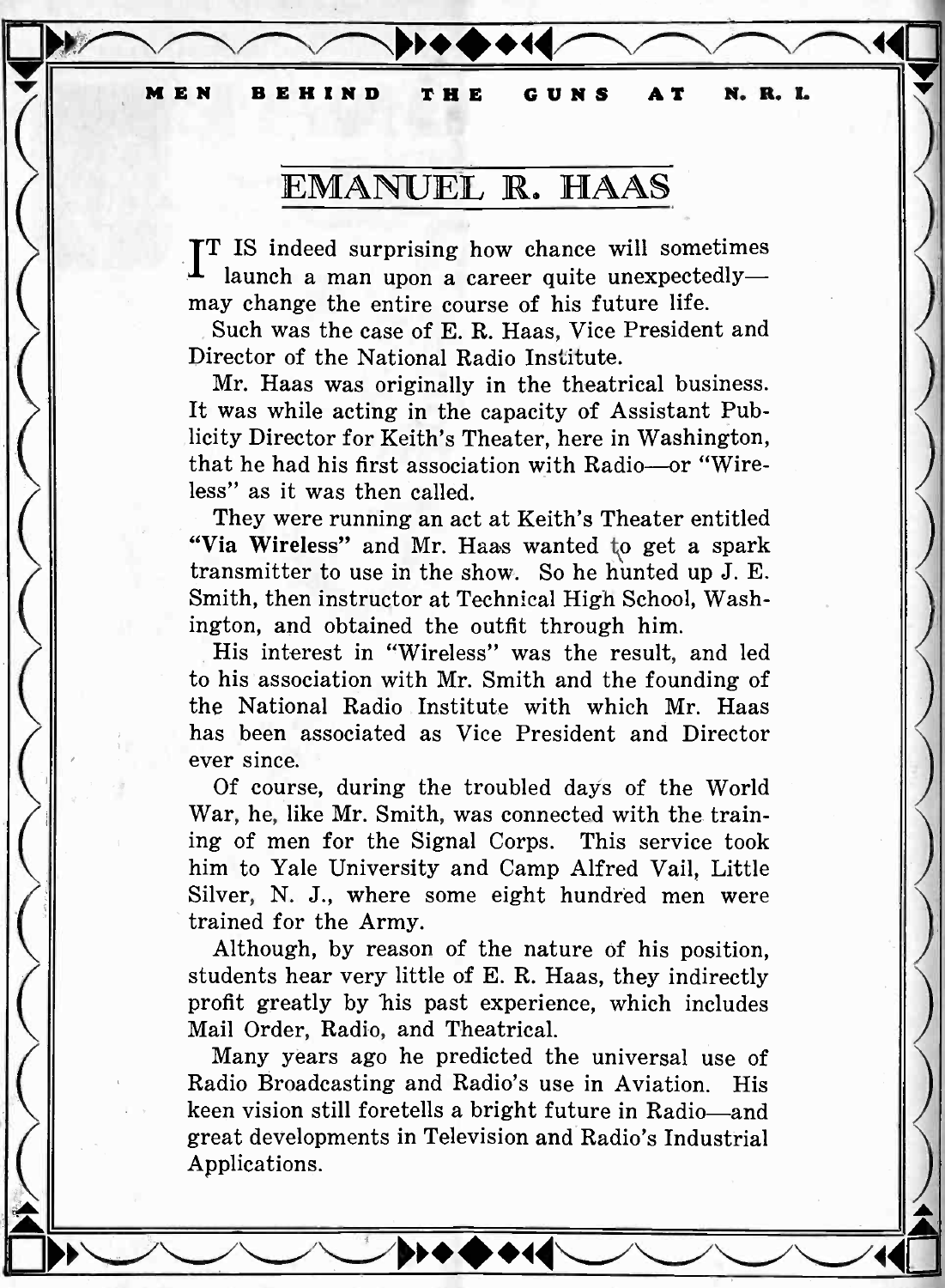# Why I Am Helping in the Fight Against Radio Interference

By P. J. MURRAY, Manager Employment Department

# HAS it ever happened to you?

like mine.

Radios are purchased primarily for entertainment. But a person certainly can't have the can readily see from this that hadio in-<br>much enjoyment with his set if he is to be con-<br>the manufacturers of Radio sets, and also that tinually bothered by man-made interference.<br>Such interference displeases me, personally, the service man is the person to eliminate it.<br>The National Radio Institute has always been<br>and I know that there are hundreds of tho sands of other persons who are likewise being hampered, in their efforts to get the best pos-<br>hampered, in their efforts to get the best pos-<br>tunity sible Radio reception, by this interference.<br>That's one of the reasons I am fighting it, but<br>I have other reasons also.

The present day trend in Radio receivers is toward super sensitivity. As practically every Radio interference, in a greater or less degree, these sensitive sets are naturally going to pick up anything in the way of such an electrical disturbance over a comparatively large range. No practical method has as yet be for correcting the interference problem at the receiver. Possibly later someone will devise<br>such a means, but for the present the only that we logical method of dealing with the problem is to eliminate or correct it at its source.

vicinity of the offending apparatus is to be good.

Massachusetts, which is manufacturing an in-<br>terference eliminator known as the Filterette. tected. In many other places such laws are terference eliminator known as the Filterette.

sizes for different type jobs and has a very s man to make money if he is properly con-<br>fine reputation for eliminating electrical dis-<br>mected and instructed in the elimination of fine reputation for eliminating electrical disturbances at their source.

The set of the by Mr. Deutschmann, "At en-<br>Have you ever been particularly interested gineering meeting of Radio Manufacturers As-<br>in some fine program on your Radio and all sociation yesterday we mentioned the fact that tin something on your speaker that your Institute was cooperating consensus of sounded like a battery of machine guns crossed opinion at meeting was that answers to interwith a swarm of bees ? "Plenty times," you'll ferenc It is quite interesting to quote from a telegram sent me by Mr. Deutschmann, "At engineering meeting of Radio Manufacturers Association yesterday we mentioned the fact that your Institute was cooperating consensus of opini anything you can do to further interest toward interference protection will be gratefully con- sidered by Radio manufacturers."

> We can readily see from this that Radio inby manufacturers of Radio sets, and also that and it is indeed a pleasure to have this opportunity to be of service to Radio Manufacturers and others whose business would be affected by this interference problem.

In addition to these reasons, there is another very important one why I am cooperating in this drive. It is because I want to see as many N. R. I. men as possible make money and it looks to me as though there is going to be a real money -making opportunity in the field of interference elimination for Radio service men.

The troublesome interference cases must be  $\mu$  made static also. Enclined Virtually, reading<br>remedied if Radio reception in the immediate algebras, washing machines, oil burners, vacuum Street cars, defective wiring, medical electrical apparatus, elevators, beauty parlors, are that we will run across cases where the ordinary electrical household appliances create a<br>job for the service man in cutting down manmade static also. Electrical vibrators, heating cleaners-and many others all may, under certain conditions, cause Radio interference.

Now I have recently offered the full cooper- one that in a number of cities and towns it has<br>ation of the N. R. I. Employment Department<br>to the Tobe Deutschmann Company of Canton, passed which call for the correction of in This appliance is made in many styles and this is going to make it easier for the service<br>zes for different type jobs and has a very s man to make money if he is properly con-The problem has become such an important created sufficient general interest to have laws ference to Radio reception whenever it is deproposed and should soon be passed. All of this is going to make it easier for the service interference.

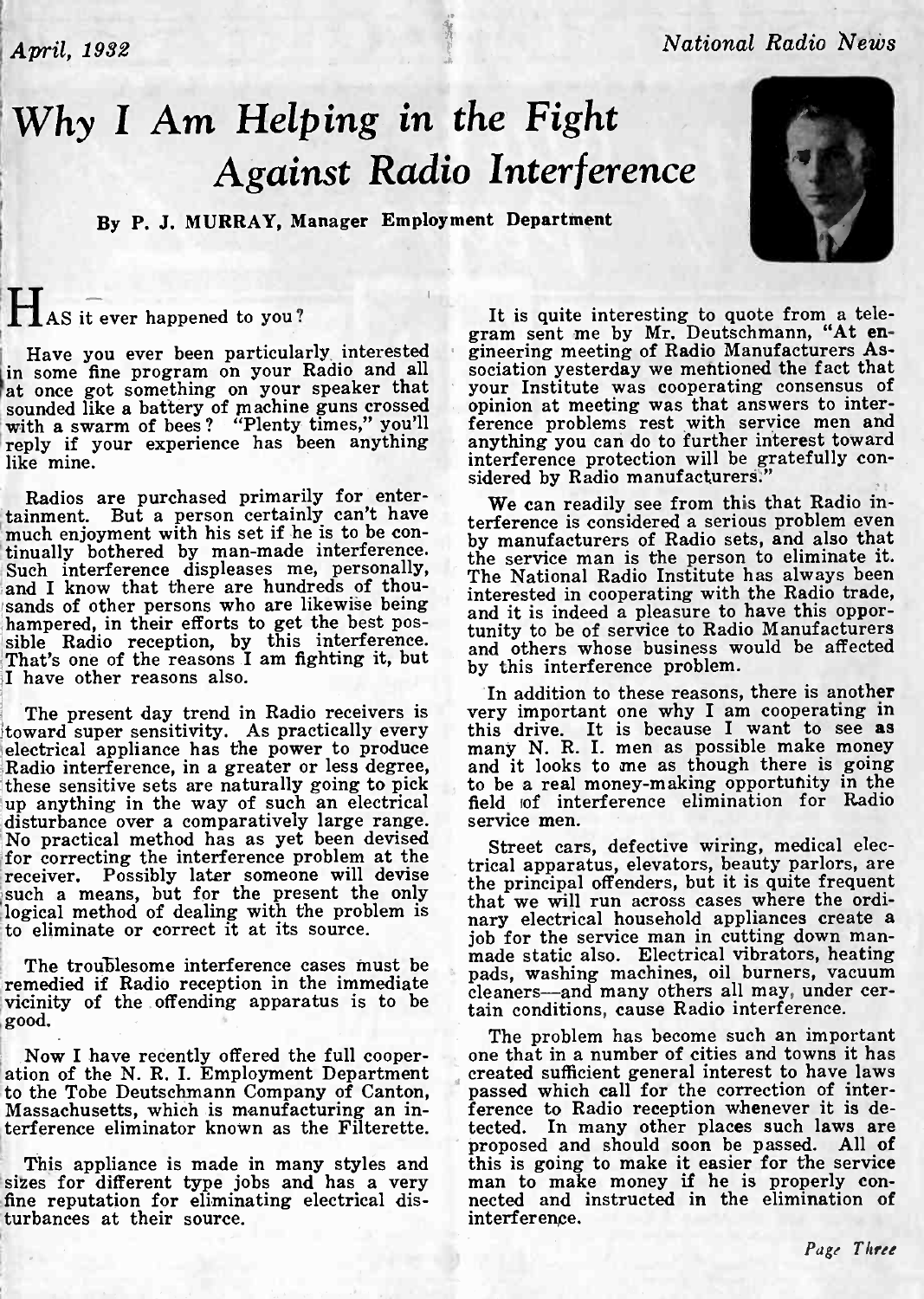## National Radio News April, 1932



Pay Dirt

ALIFORNIA-1848-Gold!

It all started when a man named Marshall, walking along a proposed<br>mill-site picked up a nugget of<br>gold-Pay Dirt.

ing in tattered rags; dying from lack of proper **Dig.** They are going to put pay dirt in the bank<br>medical attention—seeking a share of that account while the other fellow is busy dis-<br>yellow earth that was gold—**Pay Dirt**. yellow earth that was gold-Pay Dirt.

mathetic listeners.<br>While some made fortunes all of them<br>uldn't succeed so many returned empty But get this straight. This pay dirt will couldn't succeed so many returned empty handed, discouraged-broken in spirit. But no there was a class of these men—men with a it up. vision to the future-that saw golden opportunity in another form, not in the yellow of a pick and shovel. But it's there, neverthe-<br>gold but in the rich black soil—the fine agri-<br>cultural land. California needed farms—it<br>needed merchants, so these far sighted f needed merchants, so these far sighted few took to the California fields and cities for their destiny. A goodly amount of the pay dirt buy. Americans still love to spend—still want<br>which they had failed to find in the hills came the good things of life. Every swift second to them through the mediums of business and the farm.

The easiest way out for these fellows would To the pessimists this year and many to have been to give up in despair like so many come will be ones of sore depression and of their comrades had already done. But no! financial indigestion but to the fellows who<br>The typically American pioneering spirit was really want to get somewhere, to the fellows The typically American pioneering spirit was strong with them and their reward was success. They made the best of a bad situa-<br>tion and reaped a harvest of the coveted glasses a<br>Pay Dirt. "Happy

1931 was a tough year on the Industry of to Pay Dirt. the Nation. Some men succeeded, but many suffered. Many will continue to suffer for years to come as a result. But there are others, men who have profited, not in gold, but in experience, and who, guided by this ex-<br>perience will now reap a harvest of Pay Dirt.

Page Four



# Pay Dirt

To them 1931 is ancient history, even as individual failures in the gold rush soon became a thing of the past to the settlers in Cali-

Within a year, 100,000 men were fighting, money-making opportunities. They will work<br>digging; paying fabulous prices for food; go-<br>ing in tattered rags; dying from lack of proper Dig. They are going to put pay dirt in the bemoan the lack of business-the absence of money-making opportunities. They will work money maning opportunities. They will get out and hard, early and late. They will get out and account while the other fellow is busy dis-

> not lie on the ground where any one can pick it up. The gold is under the surface and it is necessary to dig it out—with brains instead of a pick and shovel. But it's there, nevertheless, waiting.

> Radio Service, to sell. There are people to buy. Americans still love to spend-still want of the 24 -hour day sees somebody buying something.

> come will be ones of sore depression and financial indigestion but to the fellows who who are willing to tear the crepe off the door<br>-look hard, dig hard, put on their rose colored glasses and sing the new National Anthem-<br>"Happy Days are Here Again"-the red ink of depression will dry up in the bottle and turn

farmit

President.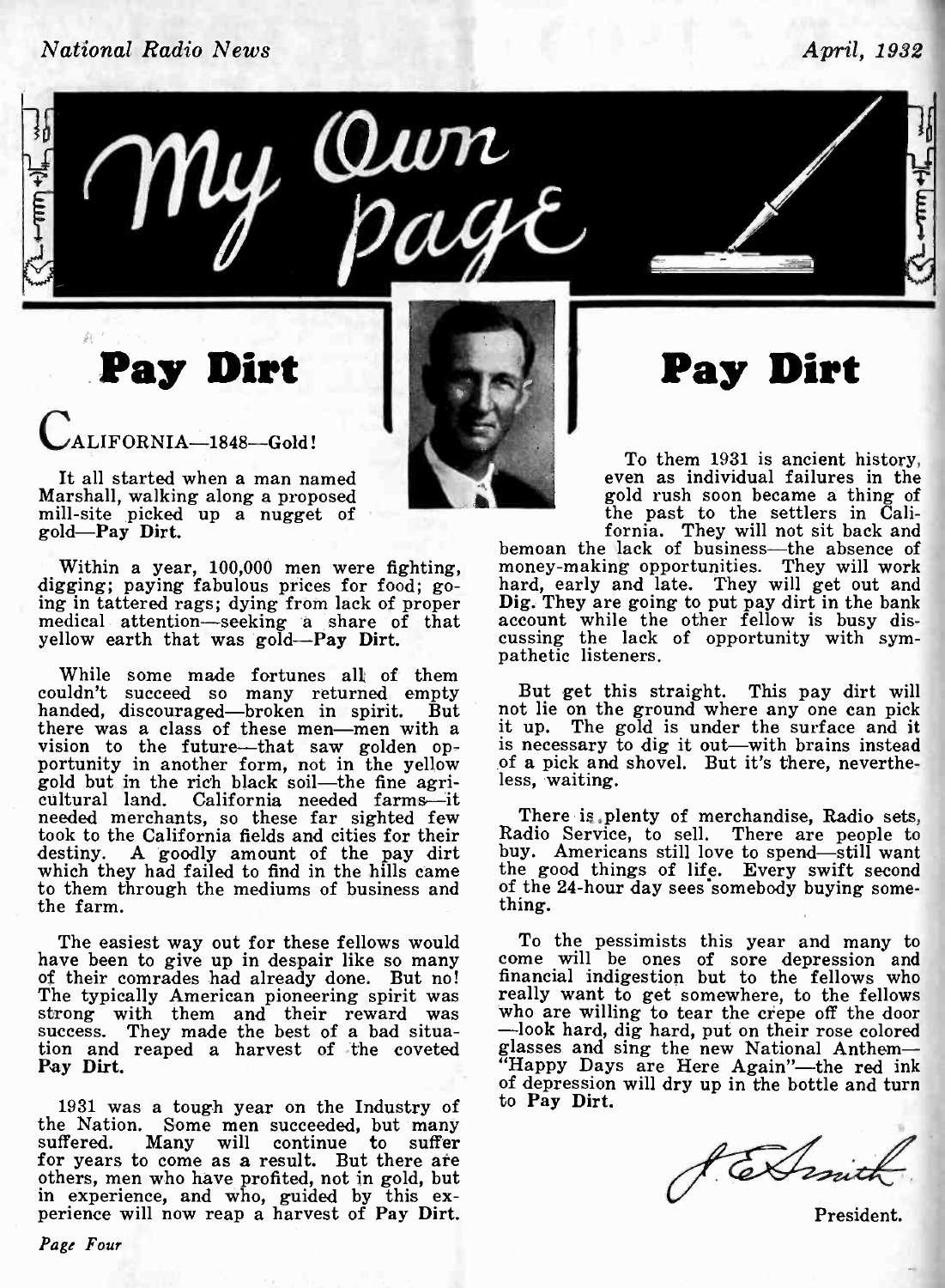

Page Five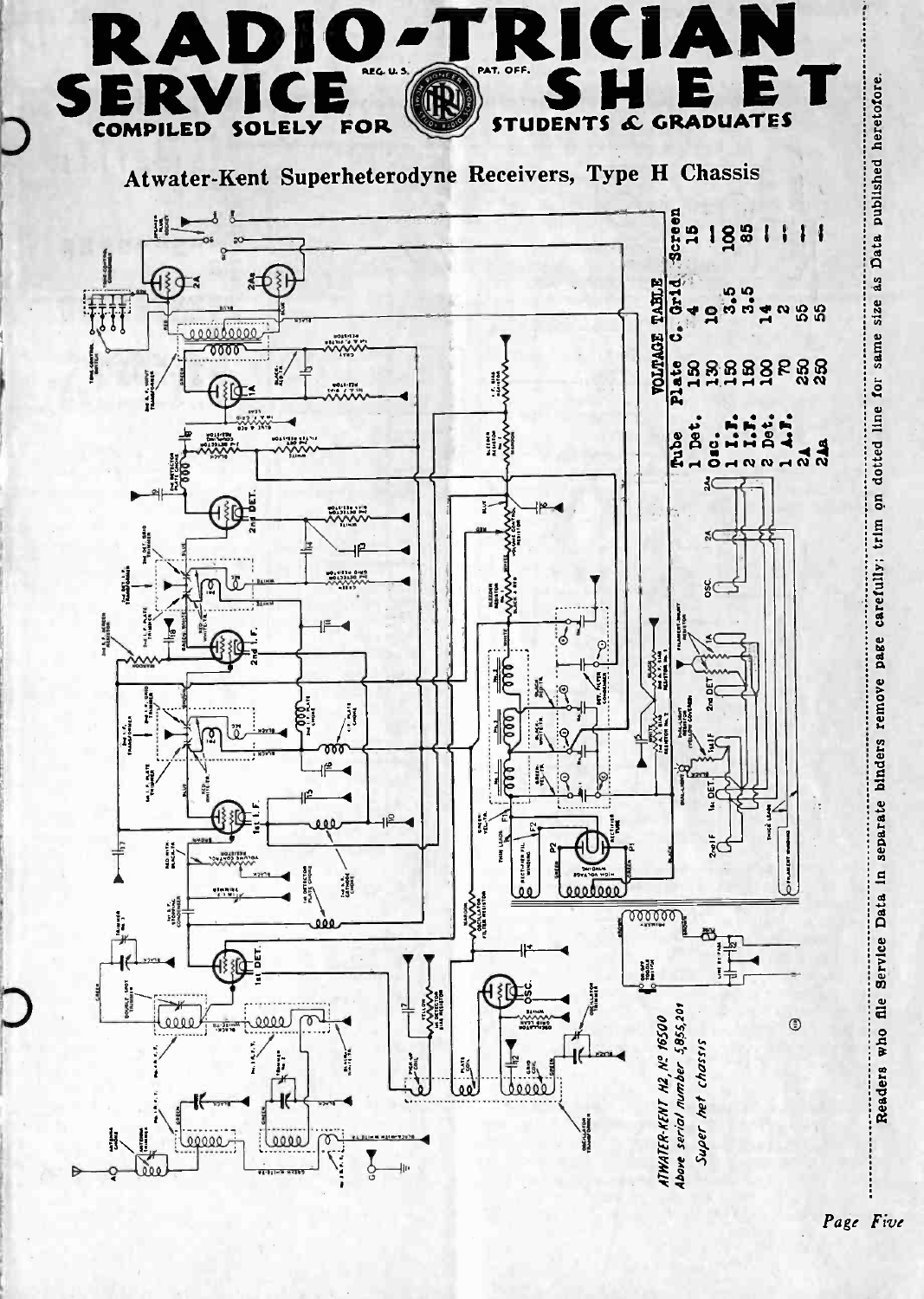

Atwater-Kent Superheterodyne Receivers. Type H Chassis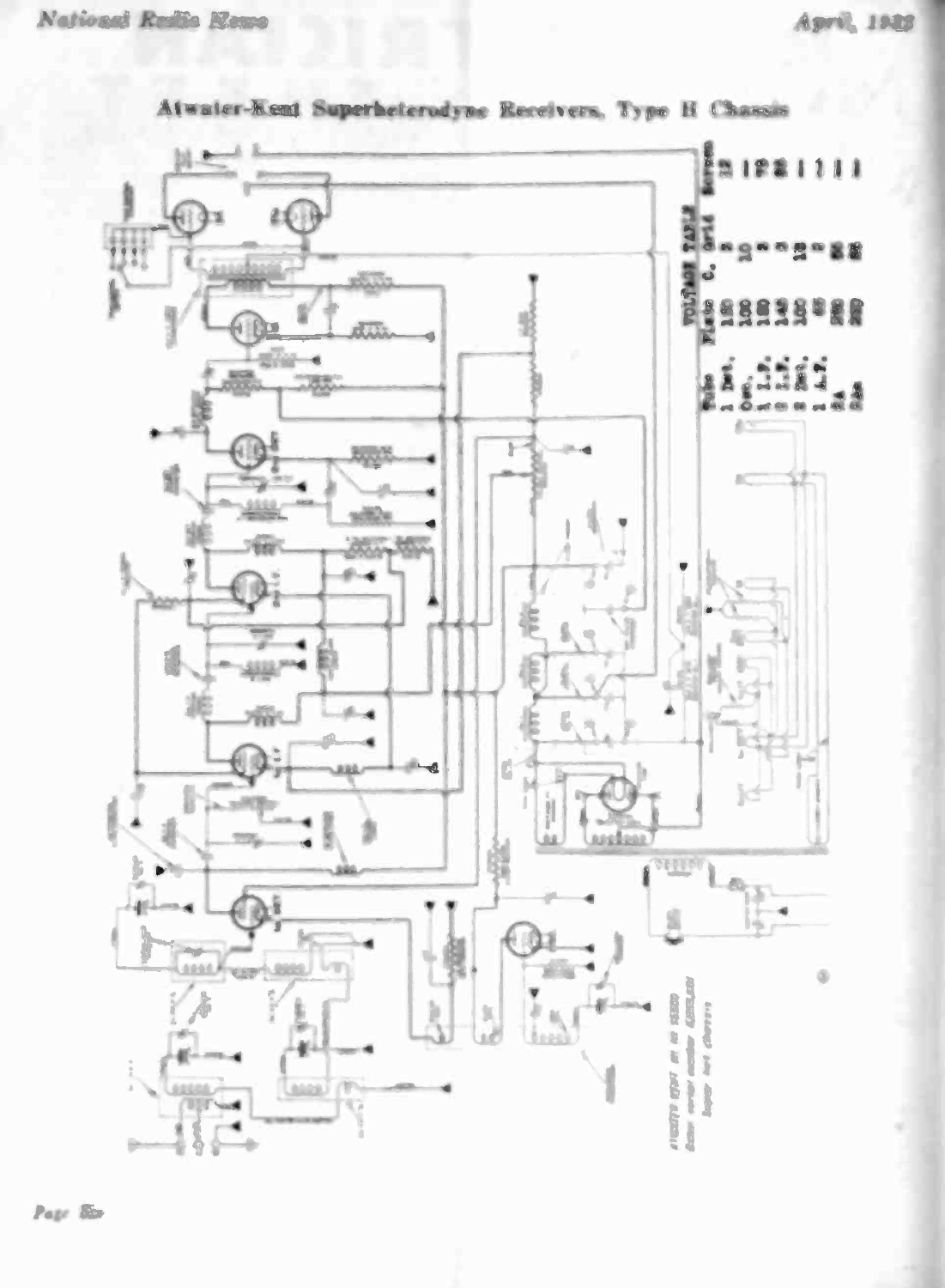

Published monthly in the interest of the students and Alumni Association of the NATIONAL RADIO INSTITUTE Washington, D. C.

E. SMITH, President. E. R. HAAS, Director. The Official Organ of the N. R. I. Alumni Association

# Correcting a Hum

**A** SHORT time ago I was consulted on a<br>very interesting case. A dealer had a re- In all probability the difficulty could have

I placed the receiver in operation but could<br>detect no hum whatsoever. On questioning him, I learned that he had not been able to get the receiver to hum either--it evidently only er's home with the receiver in its normal surroundings.

I removed the set to the residence and I put -,t in operation before installing it in the cabinet. The receiver worked perfectly, which led me to believe that the hum was of an<br>equation nature, As soon as the receiver. In regard to the problem in the last issue acoustical nature. As soon as the receiver all regard to the problem in the last issue.<br>and speaker were installed in the cabinet, the of the News, on the Atwater Kent, Model 37,

To be sure that the hum was in the speaker disconnected the voice coil and shorted it. This convinced me that it was the speaker and not the set.

To reduce the hum I tried connecting a 2000 mid. dry electrolytic condenser across the field coil. Before I did this, I made sure that the field coil was not supplied with a high voltage hs this would have caused the condenser to have broken down. The voltage across the any fellow can grin when things come his way,<br>field coil was approximately 12 volts D.C. The but if he can stand up for more after taking field coil was approximately 12 volts D.C. The condenser did not reduce the hum in the least.

I tried moving the cabinet around in different positions and placed it on the rug. Still the hum did not diminish.

 $N$   $\epsilon$  is thought that pernaps requesting the hum by de-I thought that perhaps reducing the size of creasing the response of the speaker to the low notes. The speaker was pulled back from the front of the cabinet about three inches, and

> The slight decrease in response to the low notes was hardly noticeable as the hum had interfered with their reproduction anyway. The customer was well pleased as the receiver had never been free from hum since it had been purchased.

By J. B. Straughn, N. R. I. Technical Staff apparent increase in response to the high Since then I have used this method several<br>times to decrease the response to low notes especially when a critical customer objected to the "barrel tone" effect of a new receiver. Decreasing the size of the baffle results in an notes, and at the same time it cuts down on the response to the low notes.

eiver in his shop which used an A.C. dynamic<br>loudspeaker. He stated that the complaint resistance choke coil and placing it in series oudspeaker. He stated that the complaint resistance choke coil and placing it in series<br>was an annoying 120 cycle hum.<br>have been expensive, however, and it might hummed when in the customer's home. This to the decrease in response to the low notes, made it necessary to make repairs at the own-<br>it would have been necessary to have used the been solved by securing a 10 henry low D.C. have still been necessary to have used two dry electrolytic condensers, one connected across the field and the other to the input of the choke coil. If the customer had objected to the decrease in response to the low notes, extra choke and filter condensers as this would have served to have given a better filtering action in the speaker field circuit but would have had no effect on the low notes coming from the receiver itself.

and speaker were installed in the cabinet, the unit of the News, on the Atwater Kent, Model 37,<br>num appeared and it was quite annoying.<br>cracked up as described, the power pack may be placed in an ice box for several hours to<br>make the compound brittle. It will then chip easily. To prevent the hammer marks from showing up on the side of the case when it is replaced, you should strike only that side of the case which faces the side of the metal cabinet.

> The real test of a man is in his ability to come back smiling after a knockdown. Most any fellow can grin when things come his way, it on the chin-he's all man.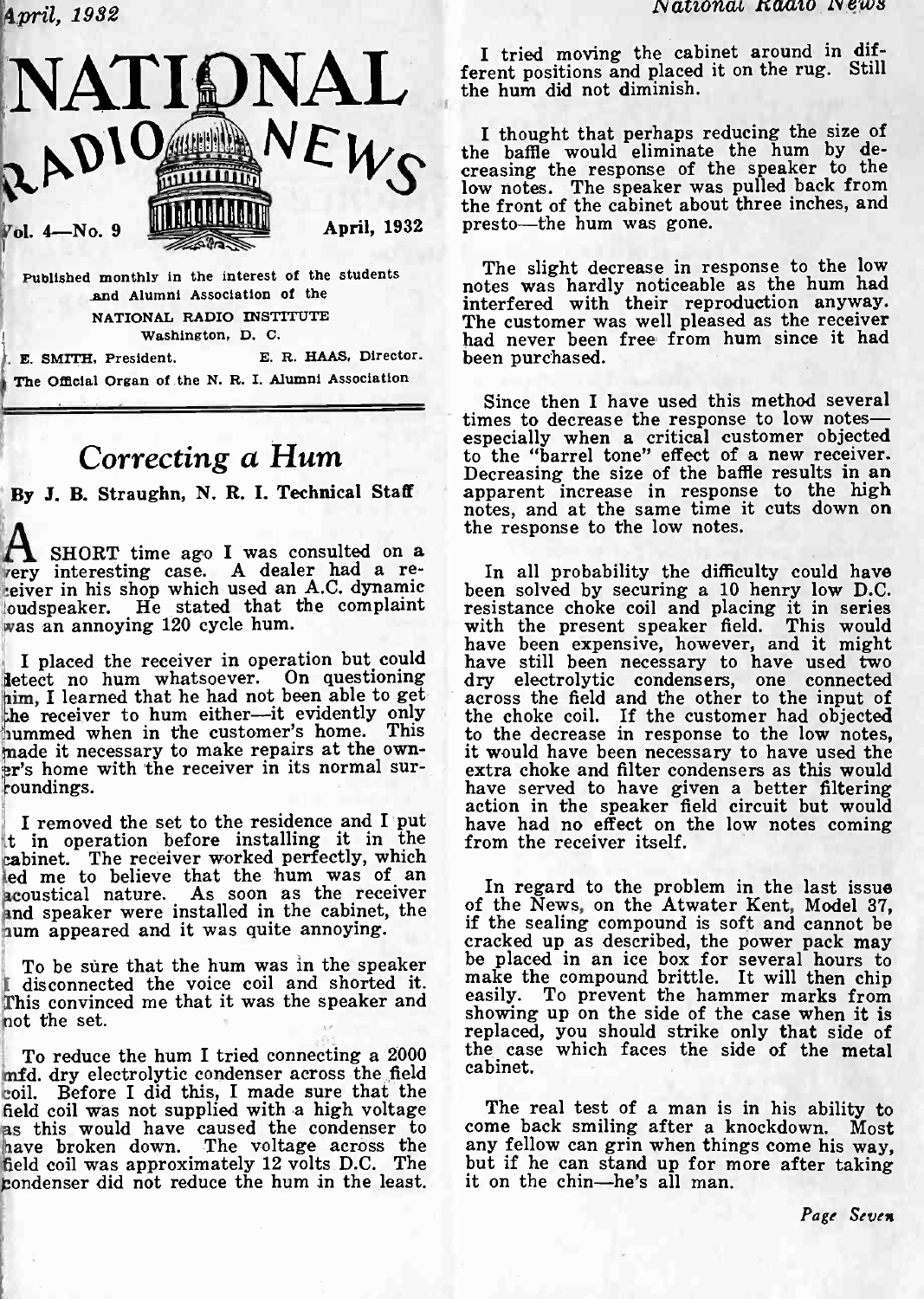$f\, \gamma^*$  :  $\mathbb{Z}_{\geq 0}$ 

By J. E. MILLER, N. R. I. Statistician

I HERE is slight chance of a successful will be able to borrow money from the Federal campaign for the Army which has no con- Reserve District Bank on a wider range of fidence in its general. But on the other secul hand, give a comparatively small force com-<br>plete trust in its officers and battles may be money<br>won against overwhelming odds. fairs

One of the chief causes of the depression through which we have been passing was the<br>lack of confidence. People were afraid of Radio has not gone to the low level in this lack of confidence. People were afraid of R the banks and the banks felt the same way depressi about the people. The manufacturers had reached no confidence in the buying public, neither tight had the wholesaler and the retailer.

and threw men out of work. The men quit uries<br>buying things-and he curtailed still more. as in<br>Those factories which desired to continue sold<br>making and selling began price cutting intended to make the public buy.

Banks began to fail because Mr. Panic Stricken Public wanted to feel his dollars in his hand rather than trust them to the banks. Then came the general crash insofar as banks were concerned. Steady withdrawals depleted their cash. Lack of confidence in Wall Street had forced the securities market<br>down to nothing. Banks could realize only thing has turned to reconstruction, Radio will down to nothing. Banks could realize only a fraction of the value of their securities due have the to the deflated market. Lack of confidence so ill was working like a chain letter. The farther will it traveled the worse it became.

have been restored. It was the introduction ing pub of the Glass-Steagall Bill into the United States House of Representatives that worked Trician the miracle. New York stock exchange values jumped \$7,000,000,000 in two days. Wheat rose two cents a bushel. Cotton moved a dollar to the bale.

The bill itself is technical, but boiled down to simple terms it merely means that banks which are members of the Federal Reserve System mercial use by 1934.

Reserve District Bank on a wider range of securities and a more lenient basis than here-<br>tofore. It means loosening up money---more money available for carrying forward the af-<br>fairs of the people. Above all it means the return of confidence and with that will come Good Times.

guide including the manufacturer curtailed production of commodities which were staples—not lux-<br>So the manufacturer curtailed production of commodities which were staples—not luxdepression that some other industries have reached. The public, when its purse strings tightened, stopped buying lots of things. They<br>did without a lot of the luxuries they had been did without a lot of the luxuries they had been purchasing—they even discontinued a number of commodities which were staples—not lux-<br>uries at all. And true—Radios were not sold as in the few years previous—but they were sold in sufficient quantities to keep the wolf from the door of Radio.

> In addition, the use of Radio Principles in Industry - electronics - kept things moving.<br>Practically an endless chain of new uses for<br>electronics have been developed. Television has been going steadily forward a casting field weathered developed. Television forward and the broadthe storm well.

with manufacturers, wholesalers, and retailers<br>But almost over night confidence seems to working as in the good old days with the buy-Now that the recovery is at hand and everyhave the decided advantage. It has not been<br>so ill, therefore its period of convalescence will not be so lengthy. This return of public<br>confidence should put Radio way out in front ing public showing an increased interest in the new developments in Radio and the Radio- Trician cashing in all around.

> And speaking of confidence, Dr. Lee DeForest, quite properly termed the "Father of the Vacuum Tube," who for years has expressed doubt as to the future of Television, now states that he is sold on the outcome of this branch of Radio and expects to see it in full com-

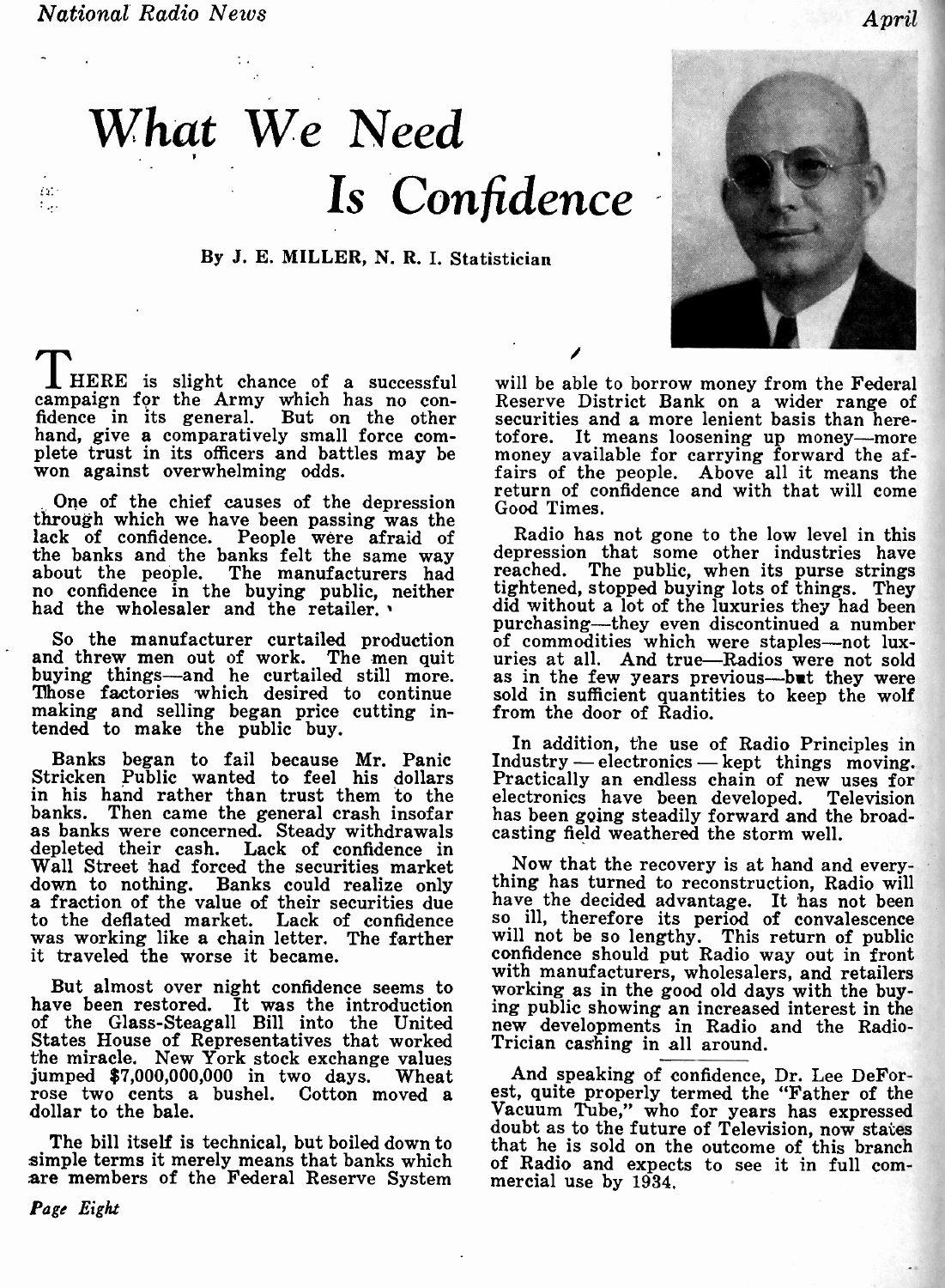(1932 National Radio News

# GIVE HIM CREDIT

By W. W. Saunders, Jr., Credit Manager

tomed to the installment plan of buying that they naturally expect not only

to purchase their Radios, but also have their service work done on the credit basis.

ice on open account just as soon as he possibly can. He will surely profit by this move.

In the first place, by so doing, he will place<br>his business on a modern scale. Nearly all Just as soon as the business reaches any<br>business in this country is operated on credit. Size, it is usually found that the capital who will not consider credit business, will sour assistance. It is therefore necessary to find that he is limiting his market to the very make arrangements either with a local bank small minority who pay cash and is at the small minority who pay cash and is at the same time restricting his field so that he will prevent the normal growth of his business.

to collect cash, especially if the amount is small, but if the customer shows any tendency it does not—as you become an endorser of the toward having the amount charged, then, pro-<br>toward having the amount charged, then, protoward having the amount charged, then, pro-<br>vided his credit is good, the Radio man should have no hesitance have no hesitancy whatever in charging it to have in full. If the customer does not pay, the the customer's account and effecting collection at a later date.

made. This being the Whether it be a sale of a new Radio receiver<br>or an expensive repair job—the average family which could not afford a high price set or ex-<br>pensive repairs, can and does cheerfully re-<br>spond to the Radio man's invitation to pay<br> $\frac{1}{2}$  and to the Radio man's invitation to pay<br> $\frac{1}{2}$  and the Radio man's invit only a small amount down and the balance<br>of suspicion. This may sound like a wild statespread over a period of months. So many<br>spread over a period of months. So many the ment, but you know yourself when you hear other dealers and service men are offering the someone has just purchased a suit of clothes deferred payment plan that it is necessary to go into this type of business to meet com-<br>petition. American processes have worked around to a point where anyone selling a com- modity that costs \$75 to \$100 or renders service \$50 must eventually go into the installment and make your credit arrangements just as soon field if his business is to succeed.

But just because you are operating for credit pered movement in your business and also a sinstead of for cash, you are not necessarily to valuable sales point in being able to sell on grant terms to every Tom, Dick and Har

The American people that comes along. Remember that your money<br>have become so accus- is tied up in that Radio set—you also have on time has had enough experience with that<br>The Radio-Trician, in business for himself, type of business to know that he is expected<br>must get around to the point of handling serv- to give credit references and you will fin that comes along. Remember that your money valuable time and material invested in the service job, and unless you are reasonably sure to get your money out of a job-it is better not to take the job or make the sale in the first place. Anyone who desires to purchase your trade will not resent your asking for them. It is just an accepted form of com- mercial procedure.

When a repair job has been finished on a<br>customer's set, the service man should attempt bility ceases with turning over this paper to Just as soon as the business reaches any size, it is usually found that the capital of the after they have been sold, and pay you the contract amount, less a certain discount, which gives you back your working capital. It must bility ceases with turning over this paper to the finance company and getting your money. tingent liability until payment has been made in full. If the customer does not pay, the finance company will hold you responsible after reasonable efforts for collection have been This being the case, pick your credit

> Credit has become so universal in this modor an overcoat and paid cash for it, people are liable to make the very human and natural remark, "What's the matter; can't he get credit?"

> Make your credit arrangements just as soon cause they will give you a free and unham- pered movement in your business and also a time.

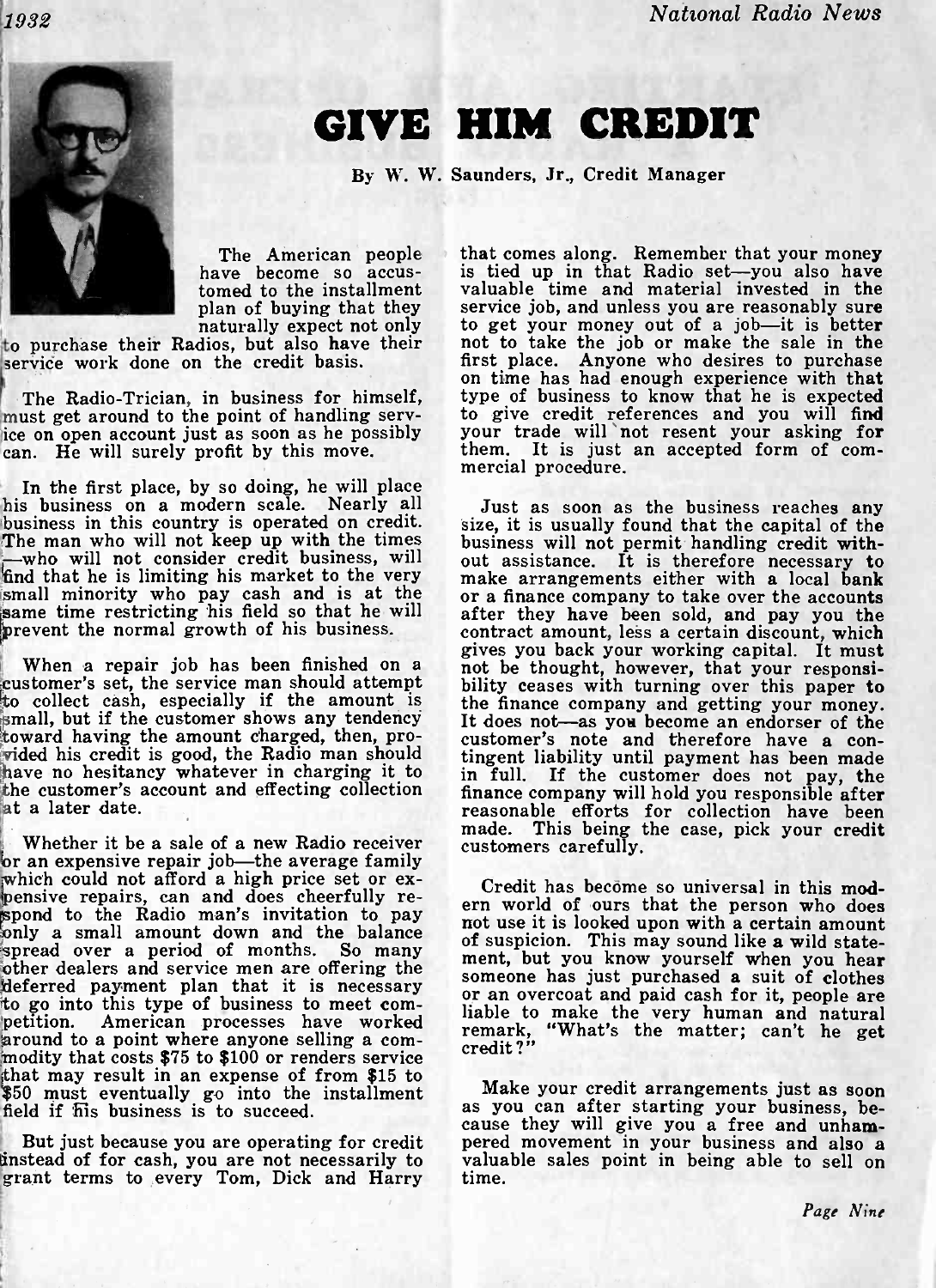# STARTING AND OPERATING A RADIO BUSINESS

Part II

In the March issue of National Radio News, we discussed the preliminary considerations for getting started in a Radio Business. In this issue we take up the important consideration of properly analysing<br>the field.—EDITOR. The state of properly analysing Will your business be located downtown in the field.-EDITOR.

There's a little town in Maryland with a potentially advantage of a great number of persons pass-<br>population of about 350 persons, which is the buying center for quite a big country terri-<br>buying center for quite a big cou Radio Dealers. Later a fourth dealer put in borhood trade? There are arguments in favor<br>his appearance and now this newcomer is the of both. Most persons would rather deal with

Naturally the writer wanted to know how he sibly to the advertising done by community did it—how he had the nerve to open shop in organizations to stimulate "deal with your the center of that competition and how he neighbo the center of that competition and how he finally won out. Here's the story as the dealer gave it to me: "I'd heard a lot of how those fellows who were there first handled their hand business so I took a Radio to one of them the crowds dow and asked to have it serviced. I had purposely moved some connections around a bit. When

"The set then went to another of the dealers. After a week he got it straight and the<br>set was returned with a bill for \$16. This Study the buying tendencies of the commun-<br>gentleman decided that I needed a new set of ity. Do the people buy for cash or on time. gentleman decided that I needed a new set of ity. Do the people buy for cash or on time.<br>tubes and several pieces of apparatus. A few If possible ascertain what percentage of each. tubes and several pieces of apparatus. A few If possible ascertain what percentage of each.<br>days later I took the set, in perfect operating If you are considering your home town or days later I took the set, in perfect operating condition to the third dealer and explained an imaginary hum to him. He nodded wisely and<br>told me to return in a few days. I did, and of trade<br>was greeted with a smile and a bill, and 'noth-<br>persons ing much wrong-just needed a new set of the tubes.' That was the reason I decided that I han tubes.' That was the reason I decided that I handled. It is a good plan to talk things over could operate a successful Radio business in with a banker in the community in which you will operate, especially in uptown locati , Maryland."

dealers in a particular locality were not serv-<br>ing their public properly. Bear this point in ing their public properly. Bear this point in may even ind, when you are looking for the location to furth for your Radio business.

Be careful in figuring the population of the city or town in which you will do business.<br>The rated population is often misleading, par-

ticularly if the town draws heavily upon a suburban or country trade. Country business is good business.

his appearance and now the new the only one left in business. The other three are either out of the Radio business entirely or service man can reach the home more rapidly.<br>
handling some other line of merchandise. And ther moved some connections around a bit. When there is a class of people which will only buy I got it back it worked—but not properly. downtown, considering that the stores and the One of the crossed wires was still crossed. p one of the larger cities where you have the advantage of a great number of persons passing your door-but where rents are usually of both. Most persons would rather deal with a nearby organization for service because the service man can reach the home more rapidly. the way of the neighborhood man, due posorganizations to stimulate "deal with your uptown you are not in direct competition with the large department stores. hand the advertising of the large stores draws the crowds downtown. Theaters do the same and those crowds mean business. And then, there is a class of people which will only buy downtown, considering that the stores and the personnel are more modern. All this must be given consideration and measured according to the traits of your local public.

as he will be able to go into details regarding<br>The point is simple. This man saw that his particular section. Make a friend of the Study the buying tendencies of the community. Do the people buy for cash or on time. If possible ascertain what percentage of each. If you are considering your home town or some other city you can usually get this information from the bankers or the local board of trade. If they are credit buyers-and most persons are nowadays, consult a banker as to the best way to have the financing problem with a banker in the community in which you his particular section. Make a friend of the banker. He can do you a lot of good. You may eventually need to get additional capital to further your enterprise and the more he knows about the operation of your business knows about the operation of your business the more willing he will be to help you.

> This series will be concluded in the next issue of National Radio News.-EDITOR.

Page Ten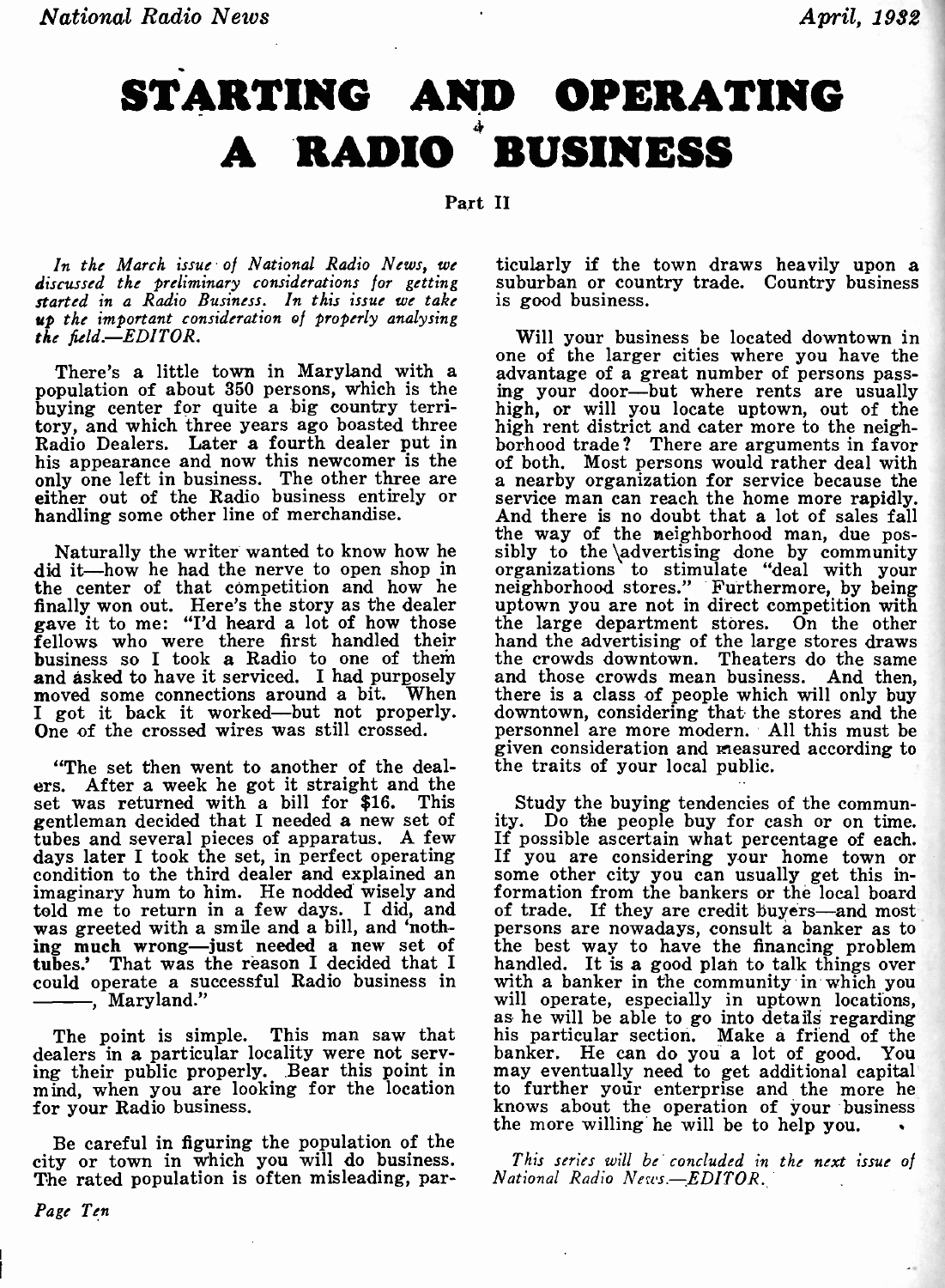

Page Eleven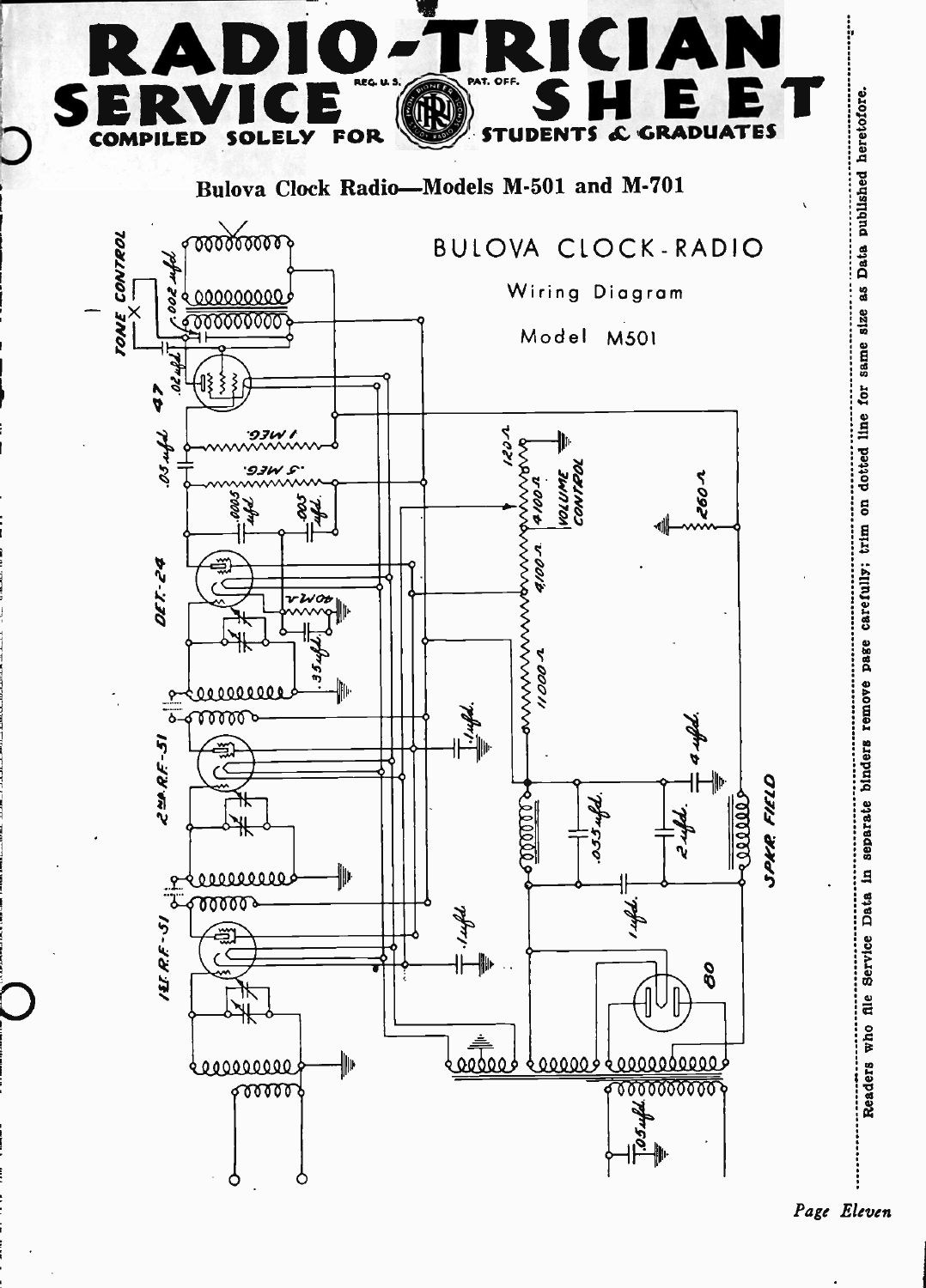

April, 1932



Page Twelve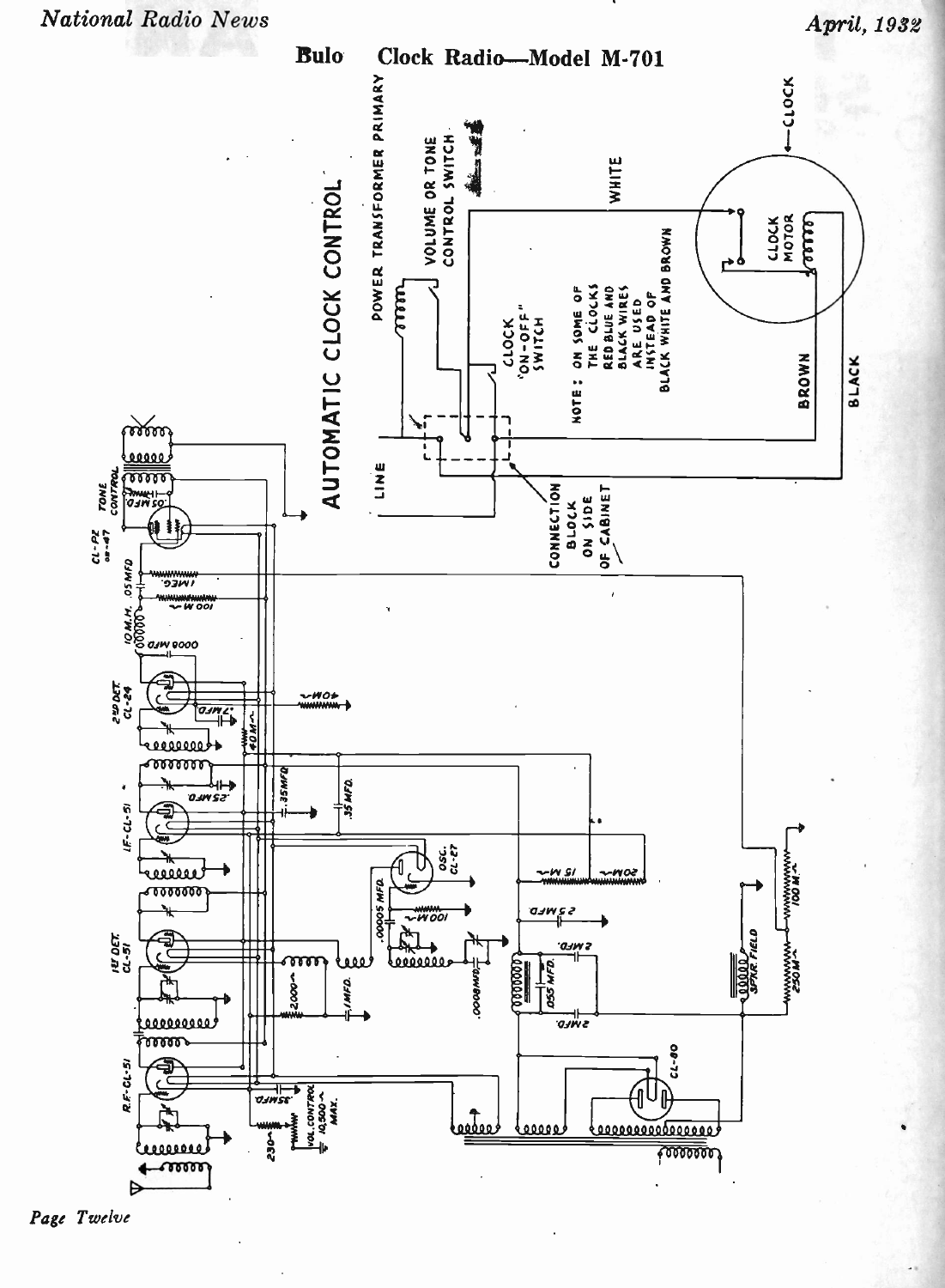April, 1932

National Radio News





ex

Director of Publicity

I have been watching the development of Television for a long time and I'm fully convinced that its rise will open up opportunities equal to Radio itself. While Television is a previous experience requirement on a license branch of Radio, it will be so revolutionary of any kind except in the cases of Commercial branch of Radio, it will be so revolutionary of any and in such demand that it should sweep the First and in such demand that it should sweep the First Class and Commercial Extra First.<br>country with an impetus only approached by its parent Industry, Radio.

It was a great pleasure to witness a demon- stration of the Jenkins System of Television a short time ago at the Wardman Park Hotel, tinental<br>here in Washington. The test was made in times re ,conjunction with Radio Station WMAL of this city. There is no doubt that Television, as shown in this demonstration, is making strides toward perfection, but there is still a lot to be used 1<br>done, a wide range of opportunity for develop- equippe<br>ment by trained men.<br>panies.

Television has struck the fancy of elderly<br>
people, as was evidenced by the number of<br>
persons of mature age attending the demon-<br>
stration and this is important. When Radio<br>
was young only young fellows took to it. Older<br> was young only young fellows took to it. Older folks looked upon it as a game-something not sion and reception is required.<br>worthy of their consideration. When we stop<br>to consider that these older people represent. I'm lis to consider that these older people represent, I'm listing below to a great extent, persons capable of buying--<br>their interest does speak well for the future of sion and reception). their interest does speak well for the future of Television.

# Television's THIS MATTER Trend OF LICENSES

By Henry K. Bradford, N. R. L Consultant on Aircraft and Commercial Radio.

By H. E. LUBER,<br>
I am frequently asked if it is necessary to<br>
N. R. I. Assistant hold an amateur Radio license or have amateur<br>
Nirector of Publicity operating experience before one is eligible for I am frequently asked if it is necessary to hold an amateur Radio license or have amateur a commercial operator's license examination.<br>It is not.

> There is absolutely no connection between an amateur certificate and a commercial "ticket" of any class. In fact, there is no previous experience requirement on a license<br>of any kind except in the cases of Commercial<br>First Class and Commercial Extra First.

> There also appears to be some confusion as<br>to the different names applied to the Codes. There are only two Codes with which we are concerned, namely, American Morse and Continental Morse. The Continental Morse, sometimes referred to as International Morse, is the regular Wireless and Radio Code. American Morse is Land -Wire Code. It is not used in Radio transmission though quite frequently is used for communication between stations equipped for the purpose. It is the Code used by railroads and the large telegraph com-

The only American Morse requirement, for the Radio man, is in the case of the Extra where a speed of 25 words a minute transmis-

grades with their Code speed (both transmis-

Page 14, please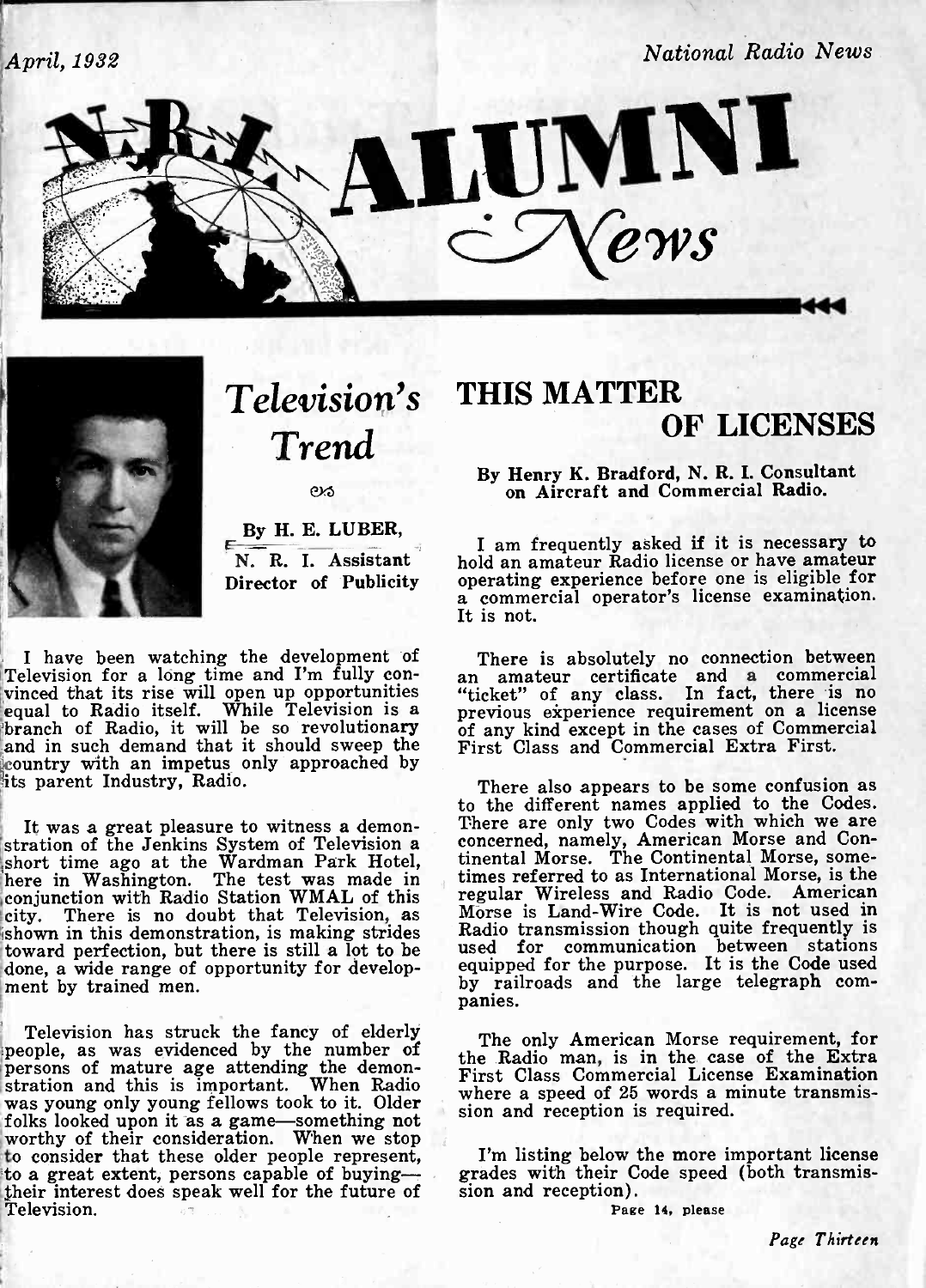## THIS MATTER OF LICENSES

(Continued from Page 13)

|                                        | Code Speed  |            |            |          |  |                  |
|----------------------------------------|-------------|------------|------------|----------|--|------------------|
| License                                | Continental |            |            | American |  |                  |
| Com'l Extra First 30 Plain Language 25 |             |            |            |          |  | in<br>as         |
| Com'l First $\ldots$                   | 25          | -66        | "          | No       |  | alı              |
| Com'l Second $\ldots$ .                | 20          | "          | 66         | No       |  | $\boldsymbol{W}$ |
| Com'l Third $\dots\dots$               | 15          | $\epsilon$ | 44         | No       |  |                  |
| Broadcast Unlimited                    | 20          | "          | 44         | No       |  |                  |
| Broadcast Limited.                     | No          | $\epsilon$ | $\epsilon$ | No       |  |                  |
| Radio Telephone                        | No          | $\epsilon$ | $\epsilon$ | No       |  | IN               |

It usually requires one full day to take the  $\frac{Then}{To^{\text{inter}}}$ examination for a license of any grade. Where code is required in the examination that part deals<br>of the test is given first. If that is passed, shows<br>then the theory examination is given.

An applicant failing on an examination for a license of any grade is required to wait three months before he may be re-examined. But on the other hand-if he passes a test for any license he may take the examination for the Kladag Radio Laboratories, Kent, Ohio, renext higher grade immediately provided he has formed to in Trade Metines for Echmusic the required qualifications.

It is therefore a good plan to start out with an examination for a lower grade license and continue up the scale as far as possible.

## DON'T OVERLOOK THE AERIAL

### By Kenneth Van Der Wal (Alumni Member)

I just repaired a Radio which nine service Station<br>men from the stores could not fix. It was a Toda<br>Zenith Model 52 troubled by fading. When the in the set checked perfect I directed my attention to<br>the aerial. It was crossed by two other aerials. After staightening this matter out<br>the set worked perfectly<br>the set worked perfectly the set worked perfectly.

In response to our notice on page 16, March issue of National Radio News, we have re-<br>ceived quite a number of letters written to<br>Radio-Tricians by satisfied customers. We<br>want still more. Send yours. And be sure to<br>note on it, "Permission for publication grantnote on it, "Permission for publication grant-<br>ed," and sign your name. Address your letter offe to The Editor, National Radio News, 1536 equipment Vou Street, Washington, D. C. bulletin

Page Fourteen

# Trade Notices

Trade Notices are published only for the information of readers. No responsibility is assumed in passing this information along-and all transactions and correspondence MUST BE<br>WITH THE FIRMS DIRECT.

# INTERFERENCE ELIMINATION

A most interesting book "Radio Noises and Their Cure" has been published by the Tobe Deutschmann Corporation, Canton, Mass. It deals with interference in all its forms and shows the proper method of correction. Fifty cents-sent direct to the Tobe Deutschmann Corporation will secure you a copy of this seventy-five page book.

# **NOTICE**

Kladag Radio Laboratories, Kent, Ohio, re- ferred to in Trade Notices for February, do not supply their booklet "Over The Soldering Iron" free. It is a part of a special service of theirs. The price is fifty cents.

#### FLECHTHEIM

A. M. Flechtheim and Company, Inc., of 136 Liberty Street, New York City, manufacturers of a complete line of the finest quality paper -dielectric condensers, announce that their new 7,000 volt type ZX transmitting units are fast finding favor with Television Stations.

Today, more than 450 broadcasting stations in the country employ Flechtheim superior transmitting filter condensers.

ful information regarding all types of con-<br>densers for various circuit requirements will<br>be sent upon direct request to the Flechtheim Company.

## MILES REPRODUCER CO.

The Miles Reproducer Company, Inc., 26 East 22nd Street, New York City, manufacturers of Sound Amplification Systems, has offered to give N. R. I. men a 30% discount on equipment they manufacture. They will supply bulletin and catalog on request.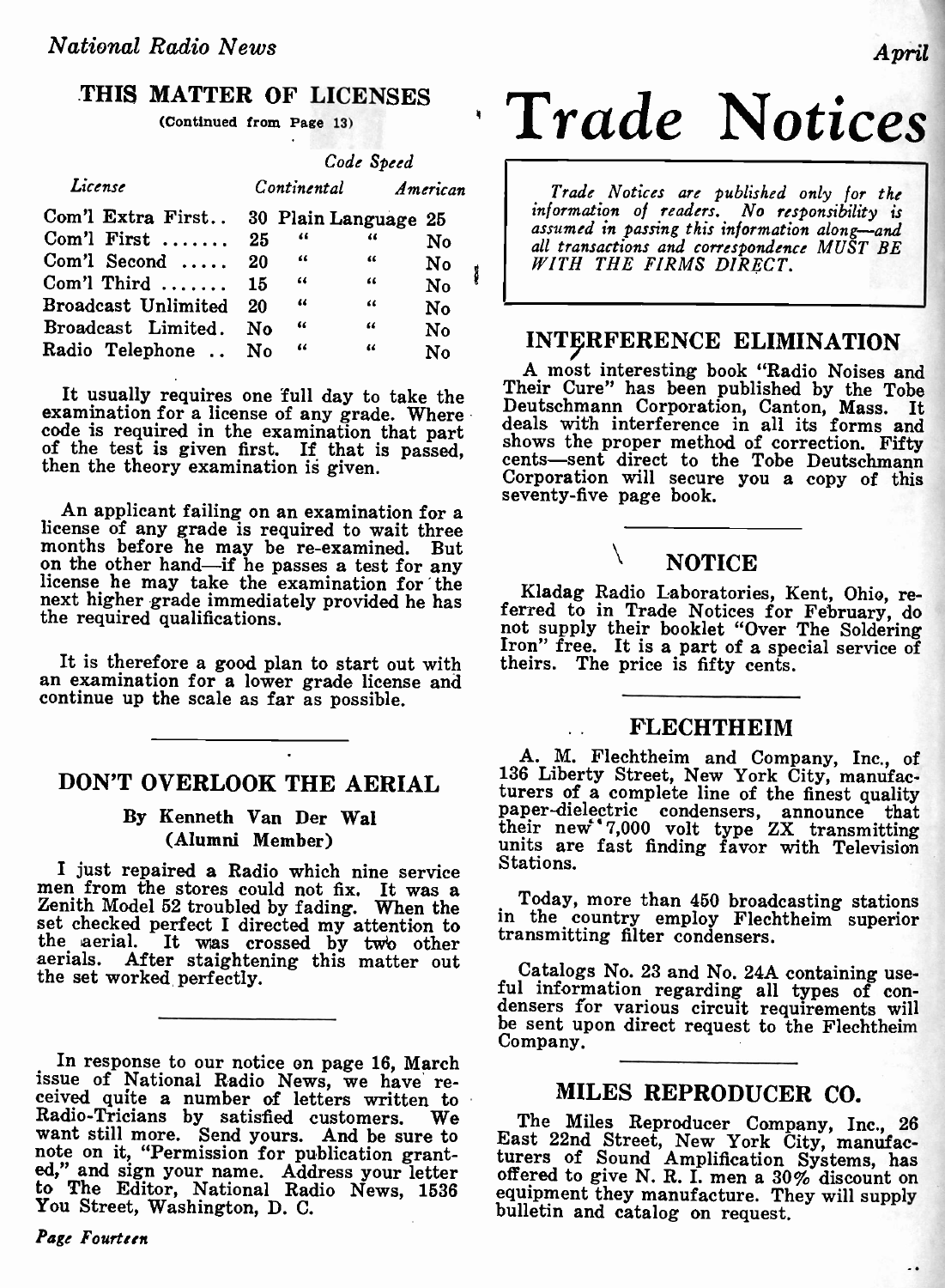il932 National Radio News

HEWAILBAG

Noel W. Ray is in charge of Radio Sales and Service, Sears Roebuck & Company, Gadsden, Alabama.

#### FADA SPEAKER

After testing and retesting a Fada receiver and find-<br>a creativities all right I'll admit I was nuzzled. The ing everything all right I'll admit I was puzzled. complaint was weak volume and mushy tone. This set<br>has an A.C. model speaker. I pulled out the field supply<br>plug and tested for voltage. It was O.K. I put the plug<br>back in and to my surprise the set worked O.K. The

#### DOUBLES PROFIT

Radio business is growing very nicely and The or total profit for 1931 was a little more than his set, a work at, and study, Radio the better I like it.

RALPH HADLEY,<br>Westport, N.Y.

# A Letter Used by Graduate F. Cruypelandt, Floral Park, N. Y., to Obtain Service Work

Are you satisfied with your present Radio repairman—<br>does he give you the service you expect of him-is he<br>reasonable in his prices and does he guarantee his work? reasonable in his prices and does he guarantee his work?<br>If your answer to these questions is "Yes" then I<br>advise you to stick to your present repairman.<br>But on the other hand if your answer is "No" to any

of these questions, (and it probably is) why not try a dependable Radio-Trician, one who has been trained to do Radio repair work by the National Radio Institute of Washington, D. C., the oldest and largest school of its We experience rendering satisfactory Radio repair serve. The experience rendering satisfactory Radio repair se

You'd send for a good reliable doctor if anyone in your<br>home should be ill. Give your Radio the same advan-<br>tage. It is a marvelous instrument-it doesn't ask for much attention-give it the advantage of capable service<br>by one who knows its ills when it is "under the weather."<br>I give prompt attention to every call. I give you first

class guaranteed service. My prices are most reasonable. The adverse winds of depression have<br>That's the kind of service you've always wanted—can<br>you affort of the set along with less? Will you give me<br>a call the next time

STUDENT MAJOR TAKES TO THE SEA



back in and to my surprise the set worked O.K. The<br>
plug didn't make good connection. Bending the plug<br>
prongs outward remedied the trouble.<br>
WM. HUSARIK,<br>
Chicago Heights, Ill.<br>
Chicago Heights, Ill.<br>
Chicago Heights, Ill The S. S. Jalaputra of which student D. S. Major, of Bombay, India, is Chief Radio Operator. Major gives his N. R. I. training credit for his success.

#### SILVERTONE III

total profit for 1931 was a little more than this set, and the slightest jar (moving anything in the twice that of 1930. I find that the more I room in which the receiver was located; or even barely The owner of a Silvertone Model III Receiver com-<br>plained that there was an abnormal amount of hum in room in which the receiver was located; or even barely tapping on the receiver itself) would cause a very bad scratching and crackling noise in the speaker. I tested<br>for loose connections in both the chassis and the speaker. for loose connections in both the chassis and the speaker.<br>Both seemed O.K. But when the power-pack was sepa-<br>rated from the receiver the disturbance ceased. Finally found the trouble to be in the three electrolytic con- densers in the power -supply. They screw into sockets densers in the power-supply. They screw into sockets something like an ordinary light bulb. The small spring connections in the bottom of the sockets had worked down so that they broke the connection when subject to even the slightest Jar. The set worked fine, after I took a small screw driver and bent the little prongs up. so they would make a good connection with the bottom so they would make a good connection with the bottom<br>of the condensers.<br>H. W. LAWTON,<br>Lincoln, Nebr.

### ALUMNI MEMBERS

The Alumni Editor wants to hear from you. We want your tips and Radio ideas. Please do not send these articles in with regular lesson or other mail to N. R. I. but address them to the Alumni Editor.

The adverse winds of depression have wrecked many a man's cottage of dreams. not build a castle on them ?